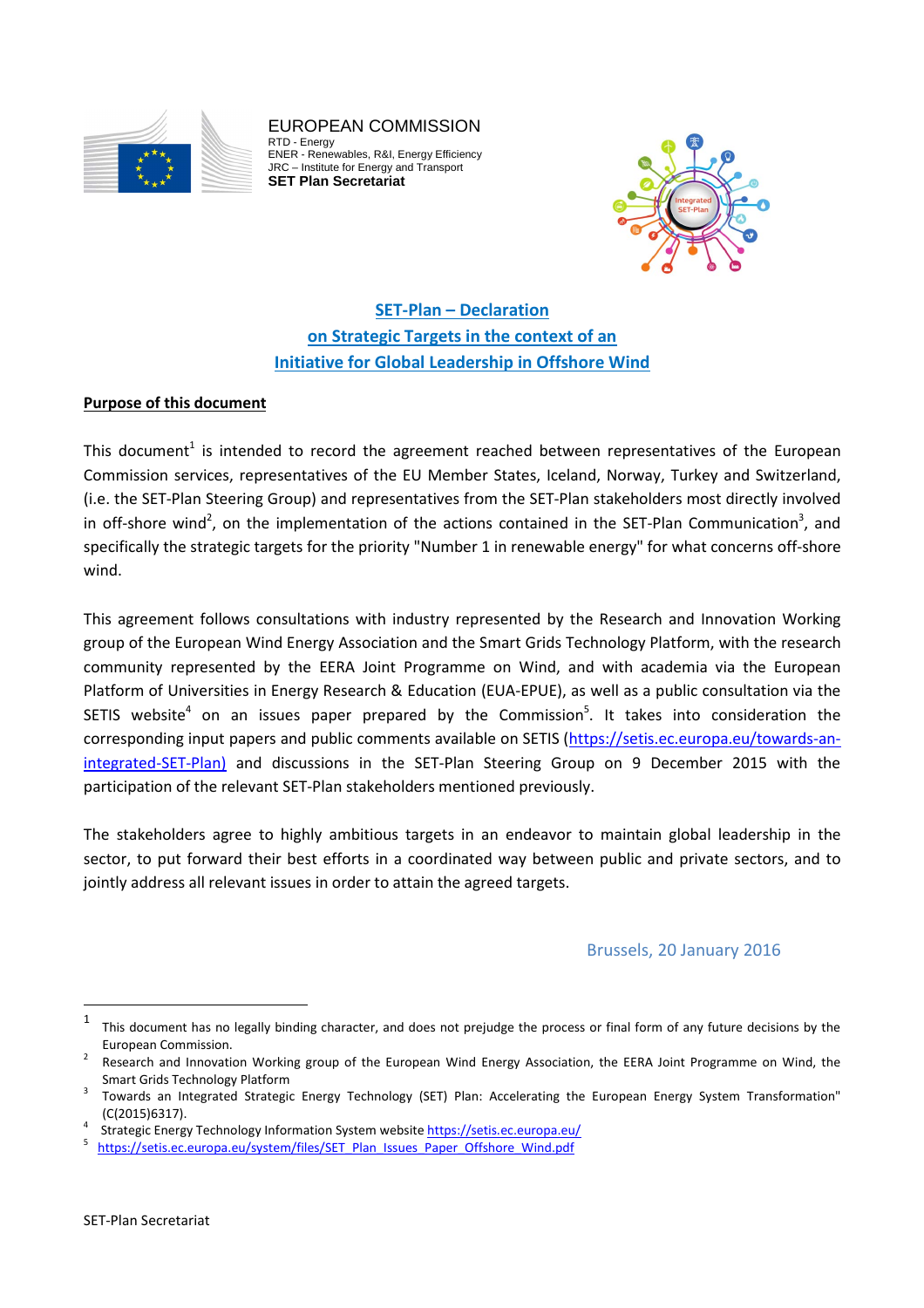### **Introduction – Off-shore Wind**

Wind energy is the renewable energy technology expected to provide the largest contribution to the RE targets for 2020 and beyond. Installed wind power capacity in the EU is currently around 140 GW; approximately 127 GW of the capacity is onshore and just over 13 GW is offshore. By 2020 total installed wind energy capacity could reach 210 GW, that equals a capacity to supply 14% of electricity demand, and by 2030 it could reach 350 GW (i.e. supplying between 21% and 24% of demand). The cost of onshore wind power is already competitive with other sources of electricity in a number of countries and the sector is now developing on the basis of its economic advantages.

Offshore wind represents a significant future opportunity: resources are stable and abundant and public acceptance is higher. Europe is the leader in offshore wind and the sector continues growing. While in other regions of the world the offshore wind industry has just started to develop, European industries can count on over 20 years of experience and on a continuous increase at gigawatt (GW) levels in additional annual capacity since 2012. As of July 2015 around 3100 offshore wind turbines in 82 wind farms across 11 countries in European waters are fully grid connected. Another 2.9 GW are awaiting connection and according to industry sources, there are 26.4 GW of consented offshore wind farms identified, and a further 98 GW of planned offshore wind farms in the pipeline. Industry cost reduction targets for 2020 vary between €100/MWh to €140/MWh.

In order to maintain European leadership, the competitiveness of the offshore wind energy sector must increase further. Therefore 2 key issues need to be tackled:

1 - Offshore wind costs must be reduced through, but not only, increased performance and reliability in order to meet its full potential contribution to the European energy mix.

 2 - There is a need to develop (floating) substructures or integrated floating wind energy systems for deeper waters and wind energy systems for use in other marine climatic conditions, to increase the deployment possibilities and to improve the European position in the global market.

# **Strategic Targets**

# **Agreed strategic targets for offshore wind energy**

- 1. **Reduce the levelised cost of energy (LCoE)** at final investment decision (FID) for fixed offshore wind\* by improvement of the performances of the entire value chain to
	- o **less than 10 ct€/kWh by 2020** and to
	- o **less than 7ct€/kWh by 2030**;
- 2. Develop cost competitive **integrated wind energy systems** including substructures which can be used in **deeper waters (>50m) at a maximum distance of 50 km from shore with a LCoE\* of**
	- o **less than 12 ct€/kWh by 2025** and to
	- o **less than 9 ct€/kWh by 2030**

*\* the costs for delivering the electricity to onshore substations are taken into account within the LCoE*

These ambitious targets are associated with high reliability (going up to 98-99%), superior performance, and with much more cost-effective and innovative installation, maintenance, and logistics. To realize the cost targets a facilitating research and innovation framework needs to be accompanied by sufficiently large deployment volumes.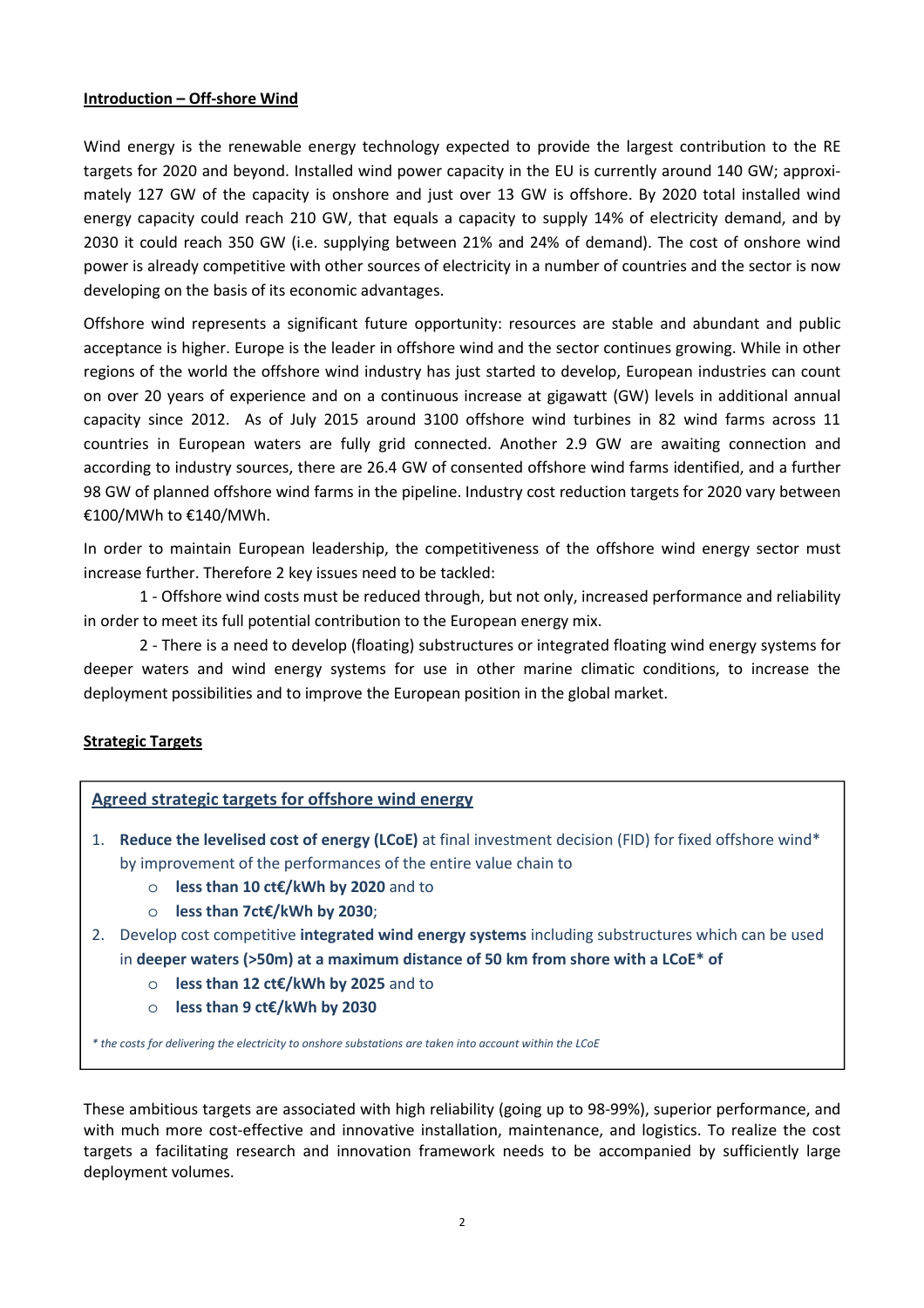A projected relation between cost reductions and volumes deployed can be seen in the figure below. For example, LCoE of projects for a bottom fixed offshore wind farm with FID in 2030 deployed at 4-4.5 GW/year (EWEA central scenario<sup>6</sup>) will be around 8.5ct€/kWh, and with a higher deployment rate of 7-7.5GW/year achieving a cost of around 7.9 €ct/kWh. To realise a further reduction to 7 ct€/kWh more ground-breaking research and innovation actions will be needed.



Figure 1 Offshore Wind Cost Reduction in Europe based on different deployment rates to 2030<sup>7</sup>. *Analysis is based on Central and High Scenario projections in EWEA Wind Energy Scenarios 2030 for Europe with a 16% learning rate applied to derive the cost of energy. The starting LCOE is EUR100/MWh for projects reaching FID in 2020 and based on the current national offshore wind energy targets it is expected that around 24 GW will be installed in 2020.*

These targets possibly involve the following elements<sup>8</sup>:

*- Production value chain performance/cost competitiveness:* 

Larger and lighter turbines (>10 MW while maintaining top-head mass below 50t/MW); more reliable turbines (materials and components of better quality; condition monitoring and control strategies); lowercost, fast deployment installations, including foundations, and improved cable laying and protection methods; development of lower cost interconnection systems. Substructures or integrated wind energy systems for water depths beyond 50m and possibly in other climates conditions for instance for offshore wind farms in the Baltic Sea and Mediterranean.

 $\overline{a}$ 6 http://www.ewea.org/publications/reports/wind-energy-scenarios-for-2030/

<sup>&</sup>lt;sup>7</sup> EWEA Business Intelligence analysis

 $^8$  SET-plan Towards and integrated roadmap (2014)

https://setis.ec.europa.eu/system/files/IR\_Annex%20I\_Part%20II\_Competitive,%20Efficient,%20Secure,%20Sustainable &Flexible%20Energy%20System.pdf